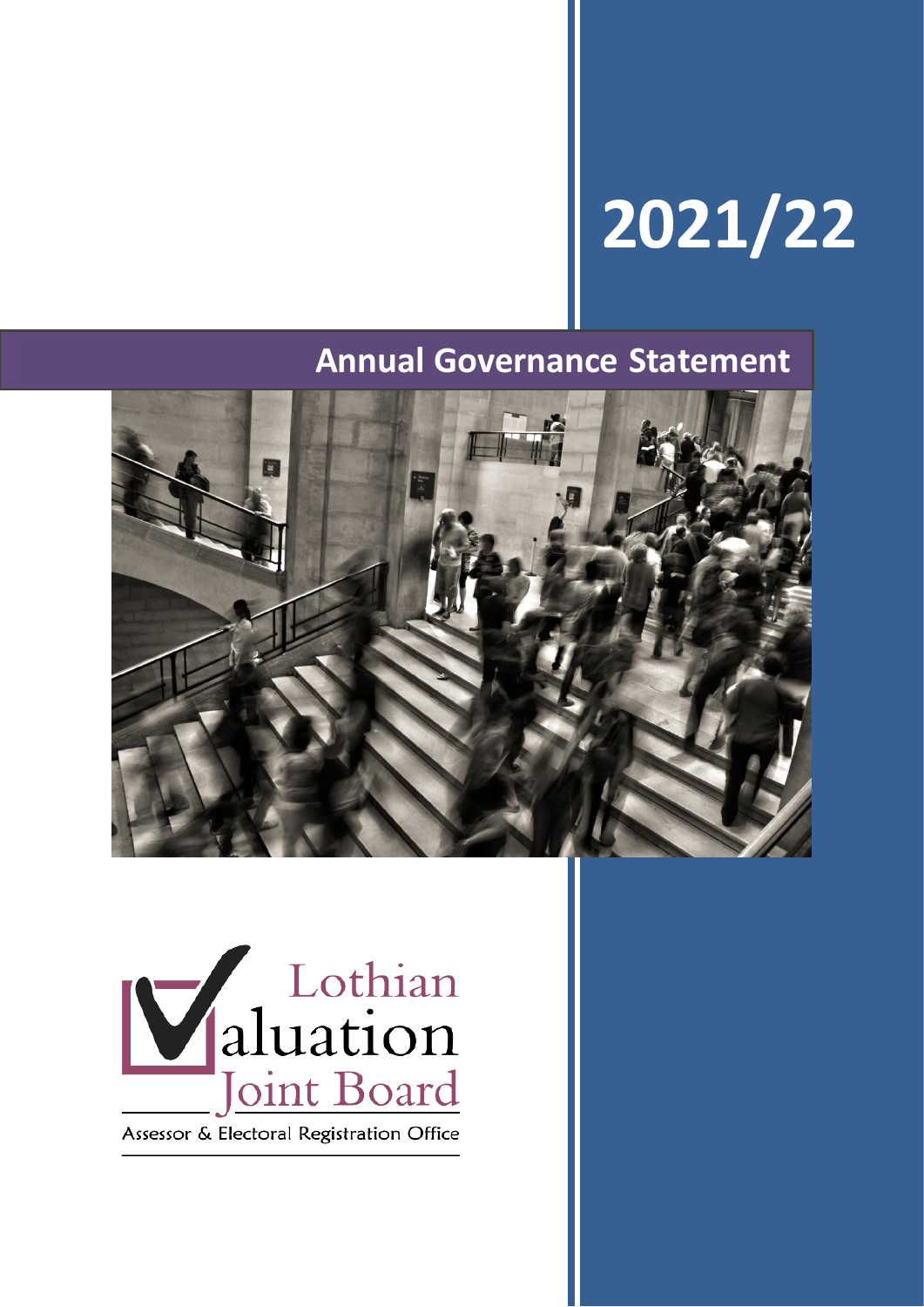# **Contents**

| 2. Adapting to the consequences of the pandemic 4   |
|-----------------------------------------------------|
|                                                     |
|                                                     |
|                                                     |
|                                                     |
| 7. Corporate and Service plan - achievements 10     |
| 8. Corporate and Service plan – work in progress 11 |
|                                                     |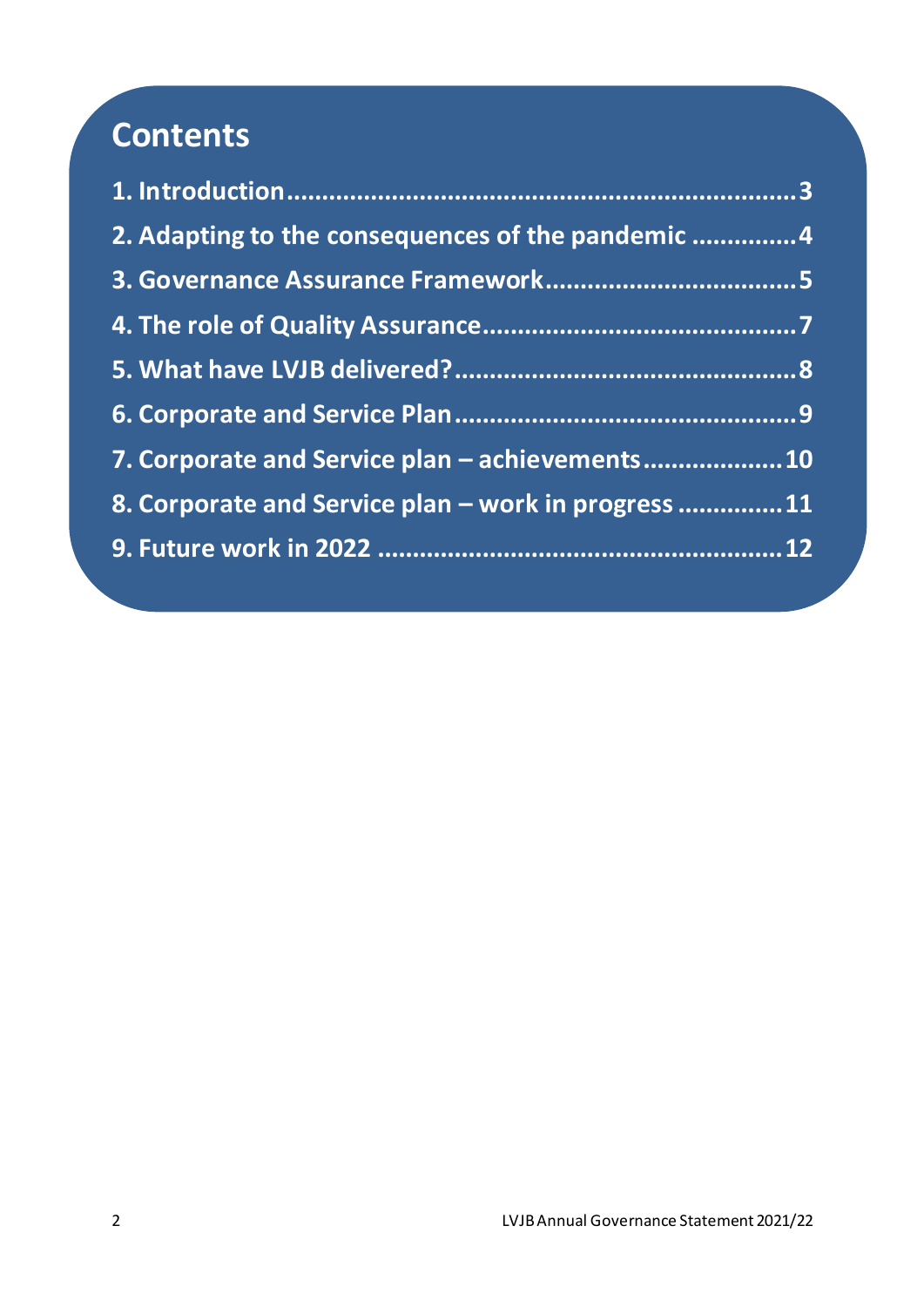#### <span id="page-2-0"></span>1. Introduction

Lothian Valuation Joint Board (LVJB) has responsibility for ensuring that it conducts its business in accordance with legislation and proper standards, and that public money is properly accounted for and expended to achieve maximum value. LVJB are committed to pursuing continuous improvement in the way in which services are delivered to attain organisational efficiency.

In discharging this responsibility, LVJB has established comprehensive arrangements for the governance of its activities and the operational exercise of its functions, which includes arrangements for the management and oversight of risk.

LVJB acknowledges its duty for ensuring that there is effective governance within the organisation and as such has developed a Code of Corporate Governance defined by three main principles.

#### **Accountability**

- as a public body we are held accountable to citizens and stakeholders
- we implement good practice in reporting, quality assurance and auditing

#### **Transparency**

- processes, procedures and data are accessible to those who need them, and sufficient information is provided to understand and monitor them
- we engage with our stakeholders and help them understand the services we provide

#### **Effectiveness & efficiency**

- the organisation produces service oriented results while making the best use of its resources
- we operate in an environment of continuous improvement

LVJB's Governance Committee provides internal assurance and quality control over the primary functions and services of the organisation. There is also an external Governance Strategy Group that meets regularly with Board members to ensure consistency in respect of governance and service assurance matters. The responsibility for leading and directing the annual reviews of the effectiveness of LVJB's governance arrangements and providing ongoing oversight and robust challenge is City of Edinburgh Council (CEC) Internal Audit and external auditors, Azets.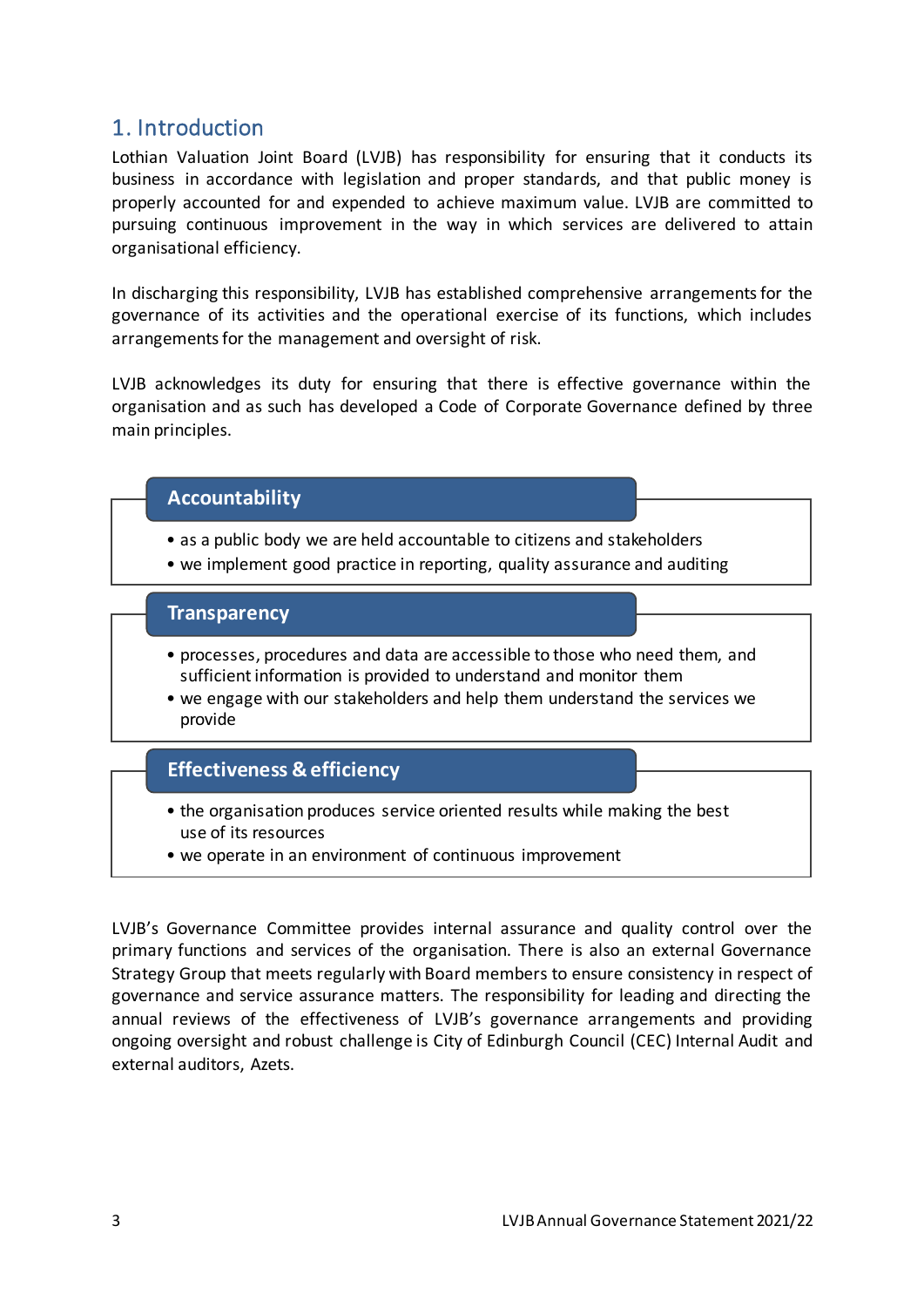#### <span id="page-3-0"></span>2. Adapting to the consequences of the pandemic

COVID-19 continues to present organisations with unique challenges and though there is indication of a return to more familiar routines, there can be no doubt that businesses have had to adapt their operational and service models significantly.

Over the last year, LVJB have maintained the provision of high levels of service quality around its three core functions and continue to oversee these services with the necessary governance and control mechanisms required to provide assurance to stakeholders and Board members.

The organisation sustains clear and consistent communication with staff as we move closer to a formal hybrid return to work situation. Staff who opt to work from home will undertake appropriate risk assessments to ensure that their working environment is safe and has the necessary resources for them to function effectively.

Risk management, assessment and evaluation, continues to be monitored via the LVJBs Governance Committee, Project Management Framework, Quality Assurance procedures and Corporate Leadership Team. This provides appropriate levels of assurance which are reviewed through our annual Internal & External audits and are incorporated in this Annual Governance Statement.

The pandemic has produced one major risk to the organisation in that circa 17,000 material change of circumstance appeals have been lodged on COVID grounds. Resolving this number of appeals in what would in essence be a 6 month period and at the same time carrying out the 2023 Revaluation would be extremely difficult. Proposed legislation may yet impact on the validity of these appeals and although the disposal timetable has been pushed out to December 2023, this remains a significant risk.

As we near almost 2 years of primarily imposed working from home conditions, it has provided the opportunity to refine work practices and to also improve remote security access and system protocols. New and alternative ways of working will continue to evolve and we must make every effort to create organisational & service delivery improvements during this period of continued transition.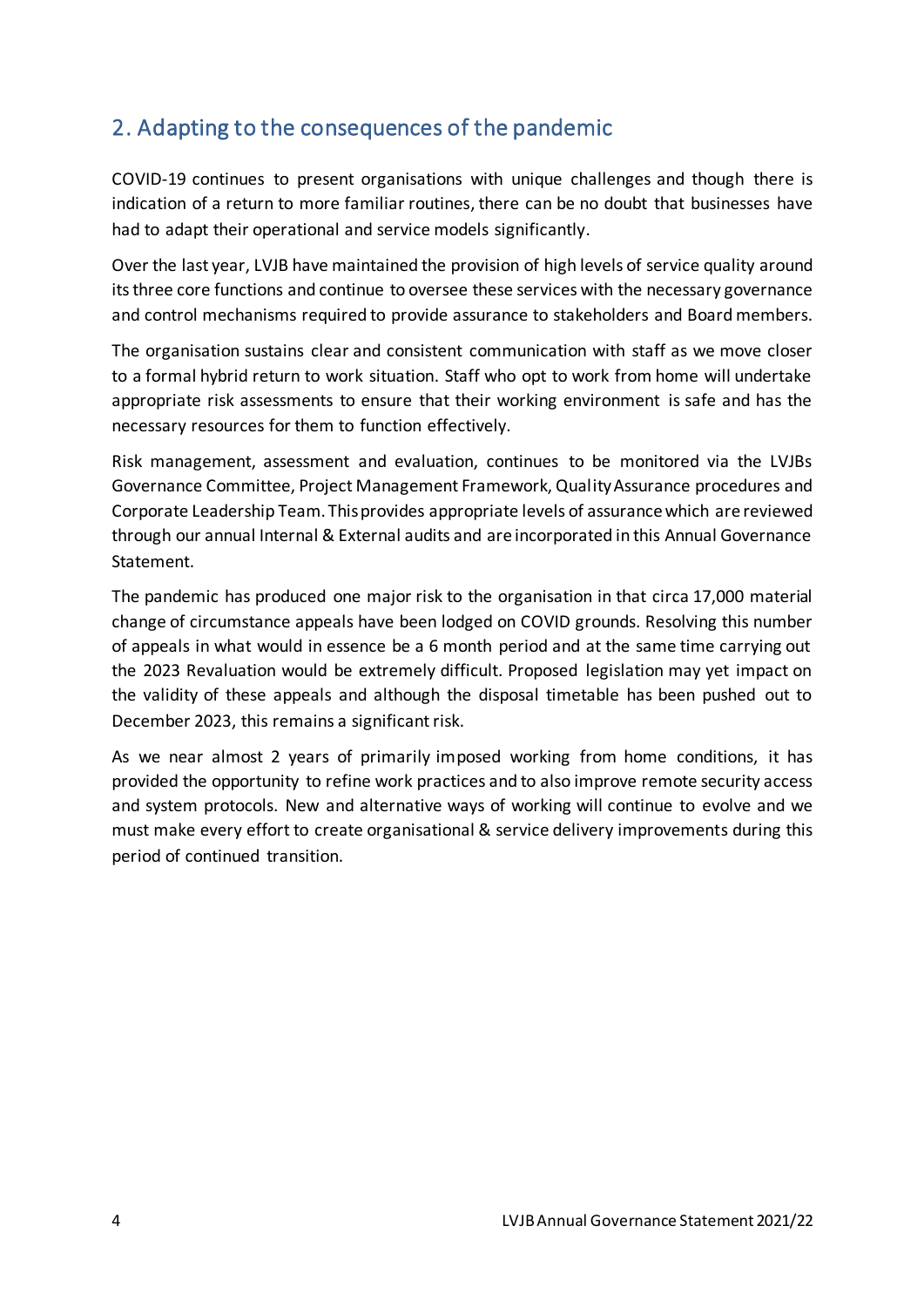#### <span id="page-4-0"></span>3. Governance Assurance Framework

Our governance framework comprises the culture, values, systems and processes by which the organisation is directed and regulated. It enables the LVJB to monitor the attainment of its strategic objectives and to consider whether those objectives have led to the delivery of appropriate services in an efficient manner.

Internal control is a significant part of the framework and is designed to manage risk to a reasonable level. It assures that in conducting its business, LVJB reflects the principles of the CIPFA/SOLACE framework Delivering Good Governance in Local Government.

| <b>Principle 1</b>                  | Behave with integrity, has strong ethical values and respects the rule of law                                                                                                                                                                                                                                                                                                                                                                                                                                                                                                                                                                                                                                                                     |
|-------------------------------------|---------------------------------------------------------------------------------------------------------------------------------------------------------------------------------------------------------------------------------------------------------------------------------------------------------------------------------------------------------------------------------------------------------------------------------------------------------------------------------------------------------------------------------------------------------------------------------------------------------------------------------------------------------------------------------------------------------------------------------------------------|
| <b>Evidence</b>                     | The Corporate Leadership Team (CLT) actively promote a culture of integrity and<br>values. We have a code of conduct for Board members which complements our<br>existing employee code. This, combined with other internal policies such as public<br>interest disclosure, scheme of delegation, anti-bribery, disciplinary codes, etc. all<br>falling under a regular review framework, ensures a well-defined understanding of<br>the importance of exemplary behaviour and ethics in all areas of the Joint Board's                                                                                                                                                                                                                            |
|                                     | activities.                                                                                                                                                                                                                                                                                                                                                                                                                                                                                                                                                                                                                                                                                                                                       |
| Improvement plan                    | Participate in the Scottish Government Consultation on the review of the Public<br>1)<br>Sector Equality Duty in Scotland                                                                                                                                                                                                                                                                                                                                                                                                                                                                                                                                                                                                                         |
|                                     | Continued review of policies and procedures for relevance and currency<br>2)                                                                                                                                                                                                                                                                                                                                                                                                                                                                                                                                                                                                                                                                      |
| <b>Principle 2</b>                  | Ensure openness and comprehensive stakeholder engagement                                                                                                                                                                                                                                                                                                                                                                                                                                                                                                                                                                                                                                                                                          |
| Evidence                            | Transparency to stakeholders in the decisions we make and information we provide<br>is being delivered with the implementation of additional assessors portal<br>(www.saa.gov.uk) functionality. This includes providing comparative rental data used<br>for valuation purposes and enhanced user experiences for ratepayers to digitally<br>engage with the organisation. We have also implemented a revised model<br>complaints handling procedure to provide a user-focused and accessible means for<br>stakeholders to help our organisation "get it right first time".                                                                                                                                                                       |
| Improvement plan                    | Continue to assess and develop new ways of engaging with stakeholders<br>1)<br>Consider what additional information can be made available to ratepayers<br>2)<br>particularly from a digital accessibility perspective                                                                                                                                                                                                                                                                                                                                                                                                                                                                                                                            |
| <b>Principle 3</b>                  | Seek outcomes in terms of sustainable economic, social, and environmental<br>benefits                                                                                                                                                                                                                                                                                                                                                                                                                                                                                                                                                                                                                                                             |
| <b>Evidence</b><br>Improvement plan | The existing Business Strategy 2020/2023 has been reviewed to assess the impact of<br>COVID and reflect ongoing transformational change. This has enabled the creation of<br>an updated draft strategic plan which will facilitate the creation of a longer term<br>financially stable position. Initial discussion with the Board, Treasurer, Accountant<br>and Auditor have commenced in the development of this plan. As we continue our<br>journey towards formal hybrid working, it has become clear that there are<br>opportunities to reduce our environmental impact in terms of external survey and<br>ways in which we engage with stakeholders.<br>Continue to develop the creation of a longer term financially secure Business<br>1) |
|                                     | Strategy<br>Investigate opportunities to reduce our carbon footprint<br>2)                                                                                                                                                                                                                                                                                                                                                                                                                                                                                                                                                                                                                                                                        |
| <b>Principle 4</b>                  | Determine interventions necessary to optimise the achievement of<br>intended outcomes                                                                                                                                                                                                                                                                                                                                                                                                                                                                                                                                                                                                                                                             |
| <b>Evidence</b>                     | Following a series of workshops and training sessions, LVJB are currently rolling out<br>"My PaTH", a new software platform for performance management. The system<br>provides staff with the ability to set objectives for the year, identify training &<br>development needs, increase skills, knowledge & ability under regular review with<br>their line manager. It is anticipated that this will facilitate positive conversations                                                                                                                                                                                                                                                                                                          |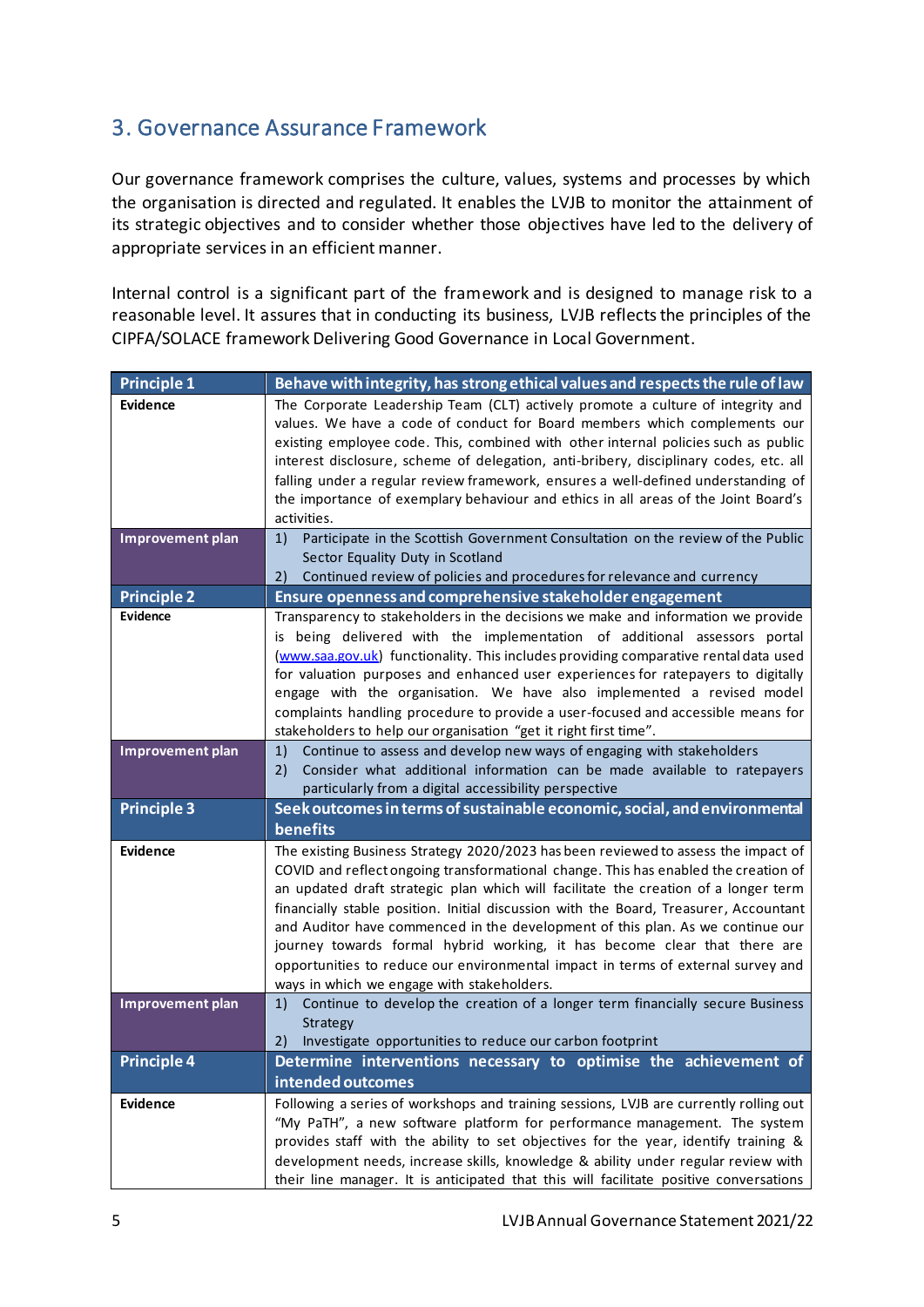|                    | between managers and staff, refresh motivation and increase job satisfaction whilst<br>creating a more supportive, open and honest culture. LVJB operates under a flat cash<br>budget with core costs approved for the 2022-2023 financial year.                                                                                                                                                                                                                                                                                                                                            |
|--------------------|---------------------------------------------------------------------------------------------------------------------------------------------------------------------------------------------------------------------------------------------------------------------------------------------------------------------------------------------------------------------------------------------------------------------------------------------------------------------------------------------------------------------------------------------------------------------------------------------|
| Improvement plan   | Review the introduction of My PaTH to assess its organisational impact<br>1)<br>Continued application of the LVJB Project Management Framework to monitor<br>2)<br>and evaluate positive project outcomes                                                                                                                                                                                                                                                                                                                                                                                   |
| <b>Principle 5</b> | Develop capacity, including the capability of its leadership and the<br>individuals within it                                                                                                                                                                                                                                                                                                                                                                                                                                                                                               |
| Evidence           | The My PaTH framework encompasses all levels of our organisational structure. It<br>permits LVJB to identify and develop essential skills and techniques for staff to deliver<br>high quality levels of service. Deployment of these services are supported by the<br>creation of detailed workforce plans to enhance strategic allocation of resources.                                                                                                                                                                                                                                    |
| Improvement plan   | Continue to assess and provide tailored training and personal development<br>1)<br>opportunities to staff. Fully utilise the Flexible Workforce Development Fund in<br>this regard.<br>Review service output, performance and development on a regular basis to<br>2)<br>ensure continuing effectiveness                                                                                                                                                                                                                                                                                    |
| <b>Principle 6</b> | Manage risk and performance through robust internal control and strong<br>financial management                                                                                                                                                                                                                                                                                                                                                                                                                                                                                              |
| Evidence           | Risk is a standing item on the bi-monthly LVJB Governance Committee agenda and<br>any identified significant risks are escalated for review at CLT. Corporate risks are<br>discussed at the Governance Strategy Group (GSG) and where required, presented<br>to the Joint Board. The organisation is subject to annual internal and external audit<br>review with the identification of any control weaknesses and provision of assurance<br>recommendations. LVJB's internal Governance team are responsible for ensuring all<br>information compliance and statutory obligations are met. |
| Improvement plan   | Continue to promote risk management as an integral part of all organisational<br>1)<br>activities which must be considered in all aspects of the decision making process<br>Monitor service delivery effectively and continue to<br>undertake post<br>2)<br>implementation reviews                                                                                                                                                                                                                                                                                                          |
| <b>Principle 7</b> | Implement good practice in transparency, reporting, and audit to deliver<br>effective accountability                                                                                                                                                                                                                                                                                                                                                                                                                                                                                        |
| <b>Evidence</b>    | LVJB produce and publish a suite of reports on its external website. These include<br>statements on annual corporate & service plans, financial regulations, records<br>management, standing orders, annual corporate assurance statements, etc. Ongoing<br>specific KPI and overall performance statistics and financial statements are<br>presented to the Joint Board. A suite of audit and QA reports (see Section 4) is<br>presented at Governance Committee meetings, delivering assurance over key service<br>provision.                                                             |
| Improvement plan   | Continue to create and communicate information for stakeholders in a readily<br>1)<br>understood style which is appropriate to the intended audience and is easy to<br>access and interrogate<br>Ensure that management recommendations for corrective action made by<br>2)<br>internal/external audit are acted upon                                                                                                                                                                                                                                                                       |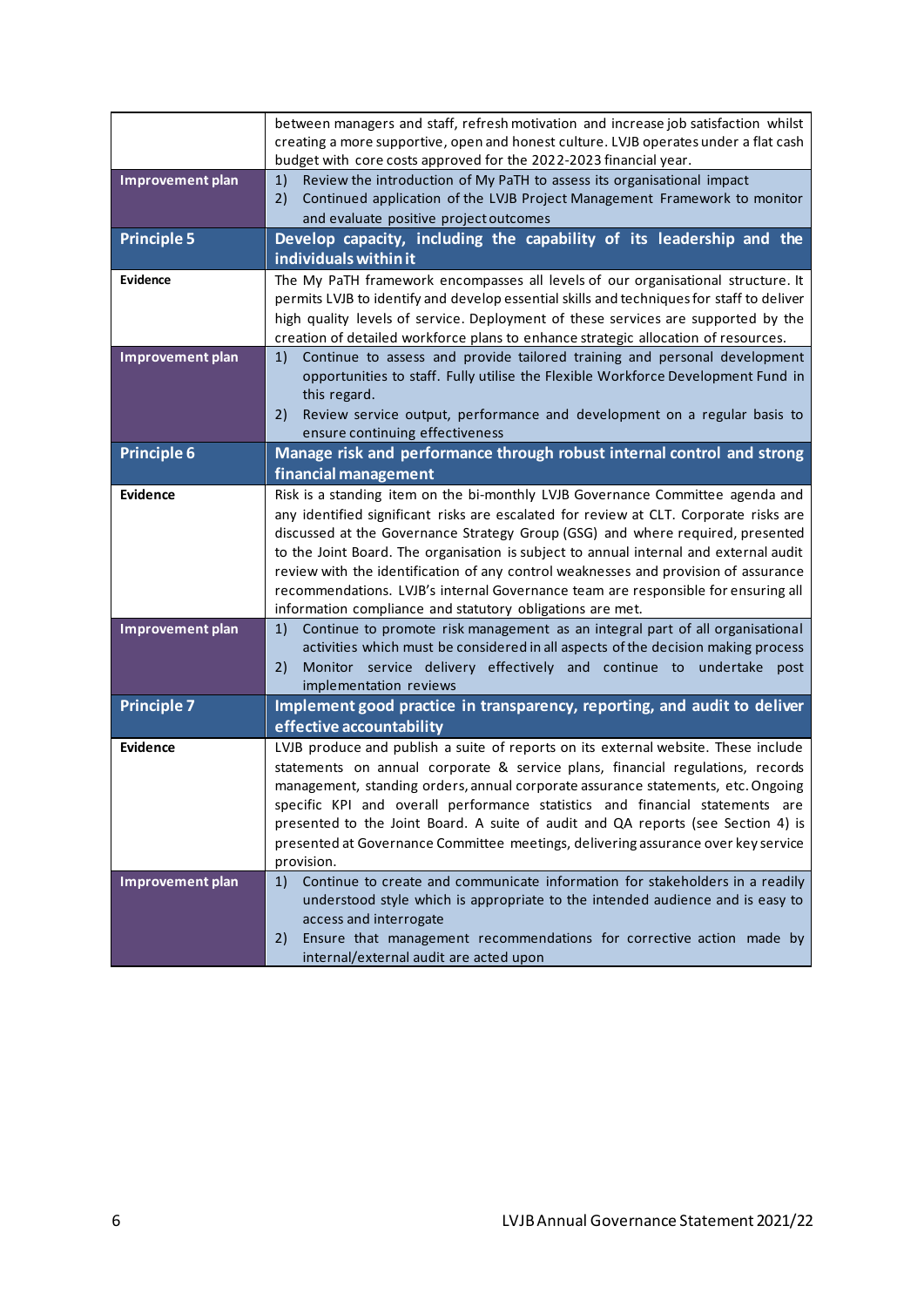# <span id="page-6-0"></span>4. The role of Quality Assurance

We continue to maintain and promote the role of quality assurance within the organisation. Emphasis is placed on providing stakeholder confidence that the level of service provided meets expectation and offers additional protection against inaccuracies. The Governance Committee has overall scrutiny of all reported actions and recommendations. The current suite of QA activity checks is shown in the table below.

| <b>Function</b>                                               | <b>Task</b>                                                     | <b>Description</b>                                                                                                                                                                                                                                                                                                                                                                                                                                                                                    |
|---------------------------------------------------------------|-----------------------------------------------------------------|-------------------------------------------------------------------------------------------------------------------------------------------------------------------------------------------------------------------------------------------------------------------------------------------------------------------------------------------------------------------------------------------------------------------------------------------------------------------------------------------------------|
| <b>Council Tax</b>                                            | <b>Interface Audit</b>                                          | Audit Reports are produced for each interface period.<br>Checked and emailed weekly to the four constituent<br>councils.                                                                                                                                                                                                                                                                                                                                                                              |
|                                                               | Point of Sale Reports                                           | Weekly check for the same period as the interface<br>report. Confirm accuracy of sales date which is applied<br>as the effective and liability date for any change in<br>banding.                                                                                                                                                                                                                                                                                                                     |
|                                                               | <b>Council Tax Assurance</b><br>Checks                          | The Council Tax managers carry out a 10% check of all<br>self-verified transactions. QA will carry out an<br>assurance check on 10% of all self-verified and verified<br>transactions as a second line check. Report on any<br>anomalies or transactions incorrectly processed. The<br>report is run on a weekly basis for the same period as<br>the interface report but includes additional entries for<br>Point of Sales where the original banding has been<br>retained which are not interfaced. |
| <b>Valuation Roll</b>                                         | <b>Interface Audit</b>                                          | Audit Reports are produced for each interface period.<br>Checked and emailed weekly to the four constituent<br>councils.                                                                                                                                                                                                                                                                                                                                                                              |
|                                                               | <b>Business Rate</b><br><b>Assurance Checks</b>                 | The Principal Surveyors will carry out 100% checks on<br>any business growth accelerator entries and a 10%<br>check on self-verified transactions. QA will carry out<br>follow up assurance check on these as a second line<br>check. Report on any anomalies or transactions<br>incorrectly processed.                                                                                                                                                                                               |
|                                                               | <b>PTO Name Checks</b>                                          | Valuation Roll names updates processed by Technical<br>& Support staff receive a 10% check by Governance.                                                                                                                                                                                                                                                                                                                                                                                             |
| <b>Electoral</b><br><b>Support/Processing</b><br><b>Areas</b> | <b>EMS</b> reports                                              | Check system reports to ensure that electors are<br>correctly processed, absent voting arrangements are<br>applied correctly and ensure the accuracy of the<br>register. A quality assurance check will take place on<br>10% of the reports produced for electoral activities.                                                                                                                                                                                                                        |
| <b>Miscellaneous</b>                                          | <b>KPI Stat Review</b>                                          | Produce monthly KPI stats for review by CLT &<br><b>Technical Divisions</b>                                                                                                                                                                                                                                                                                                                                                                                                                           |
|                                                               | <b>Building</b><br>Warrant/Planning<br><b>Permission Checks</b> | QA carry out a 10% check on a sample of building<br>warrants and planning permissions each quarter. A full<br>end to end check is carried out. All the filtered cases on<br>sample Planning Permissions are checked to ensure<br>that they are removed in accordance with procedure.                                                                                                                                                                                                                  |
|                                                               | <b>Revaluation Appeal</b><br><b>Stats Quarterly Return</b>      | Validate the quarterly return of RVAPP stats provided<br>to Scottish Government.                                                                                                                                                                                                                                                                                                                                                                                                                      |
|                                                               | Sales data check                                                | Accuracy checks carried out on all domestic and<br>commercial sales data received monthly from<br>Registers of Scotland where there is a matched entry<br>on the Valuation Roll or Council Tax List.                                                                                                                                                                                                                                                                                                  |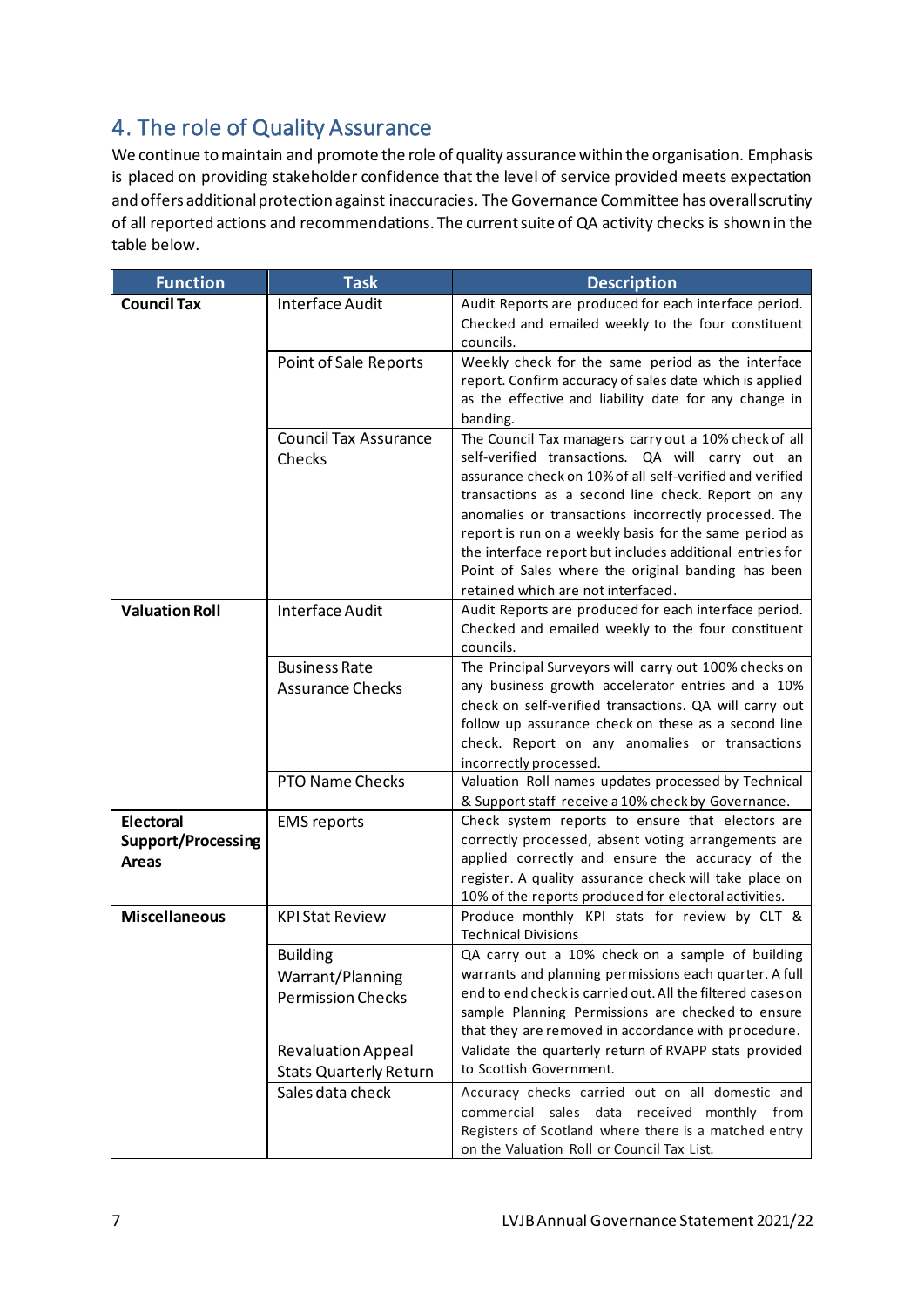## <span id="page-7-0"></span>5. What have LVJB delivered?

| <b>Governance</b><br><b>Strategy Group</b>                | The GSG is now a regularly occurring session held between<br>key LVJB staff and Board members. It provides a forum to<br>openly discuss key operational and strategical matters<br>concerning the organisation       |
|-----------------------------------------------------------|----------------------------------------------------------------------------------------------------------------------------------------------------------------------------------------------------------------------|
|                                                           |                                                                                                                                                                                                                      |
| <b>Enhanced</b><br><b>Performance</b><br><b>Framework</b> | The successful implementation of the My PaTH software<br>platform is underway. It provides an overarching framework<br>for organisational goals and objectives and supports staff in<br>delivering our key services. |
|                                                           |                                                                                                                                                                                                                      |
| <b>Council Tax</b><br><b>Audit</b>                        | The internal audit on the adequacy of design and<br>operating effectiveness of our Council Tax controls is now<br>complete. Work is underway on the implementation of<br>the recommended outcomes.                   |
|                                                           |                                                                                                                                                                                                                      |
| <b>Working from</b><br>home/hybrid<br>working             | LVJB have continued to provide high levels of service<br>delivery under the working from home model. A draft<br>formal policy for this mode of operating has been created<br>with Union consultation to follow.      |
|                                                           |                                                                                                                                                                                                                      |
| <b>Budget</b><br><b>Challenges</b>                        | A review of the Business Strategy 2020/2023 is now<br>complete with discussions commenced on creating a longer<br>term financially sustainable position for the organisation.                                        |
|                                                           |                                                                                                                                                                                                                      |
| <b>Improving</b><br><b>Staff</b><br><b>Development</b>    | Enhanced training and learning opportunities are being<br>made available to staff through the Flexible Workforce<br>Development Fund.                                                                                |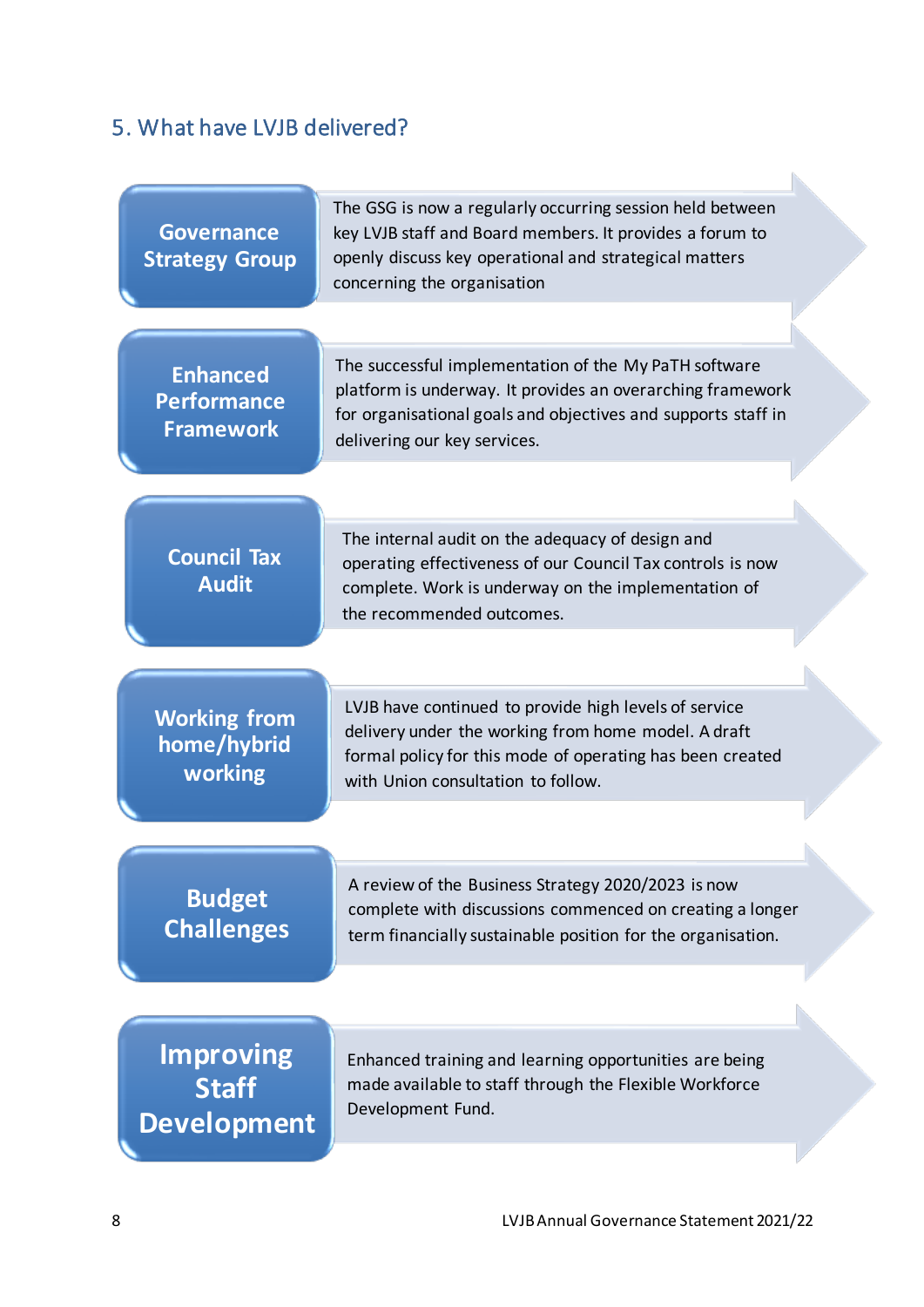#### <span id="page-8-0"></span>6. Corporate and Service Plan

Our Corporate and Service plan sets out the key activities and outcomes that we will deliver within the financial year and the way in which we will measure our performance.

Our key Corporate and Service priorities for 2021/22 were;

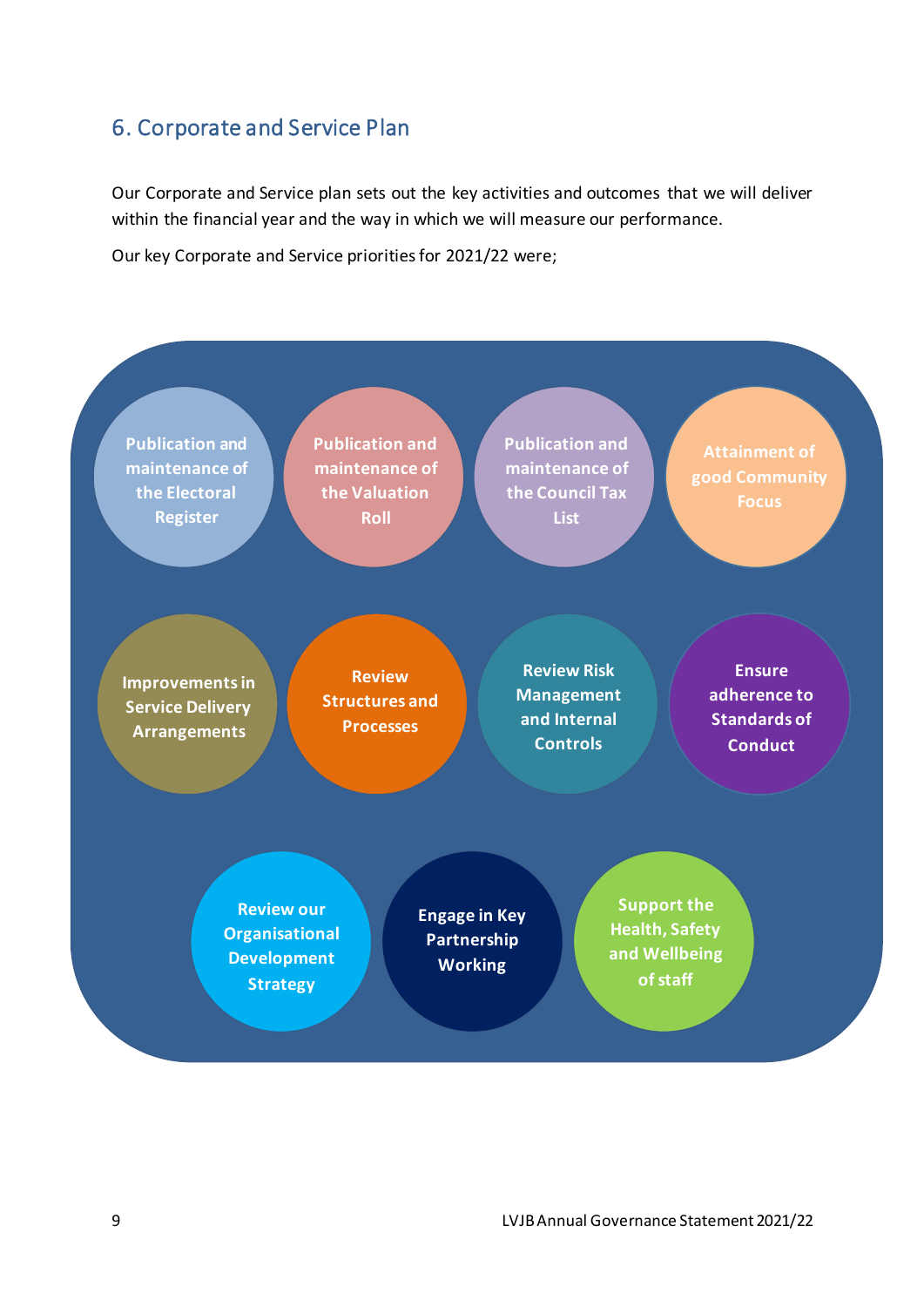### <span id="page-9-0"></span>7. Corporate and Service plan – achievements

Following the implementation of our domestic mobile survey system we have introduced additional functionality to increase the visibility and management of new housing build sites. Our "Housing Register" provides a comprehensive overall view of all new housing in the Lothian area. It enables reallocation of sites and single click occupancy update to improve efficiency of staff resource monitoring active sites and streamlining the creation of entries on the Council Tax List.

We have initiated the SPSO revised complaints handling procedure and updated our website to reflect this new information making it readily accessible to customers. Aside fromproviding enhanced insight into potential areas of service improvement, upon receipt of complaints we will now;

- Resolve complaints as close to the frontline as possible
- Record all complaints
- Report on active learning from complaints & publicise complaints information

Continued operation from home has provided the opportunity to review our external working procedures. We have engaged with a supplier to provide personal security devices for staff giving location and check in/out information to confirm assignments have been completed safely.

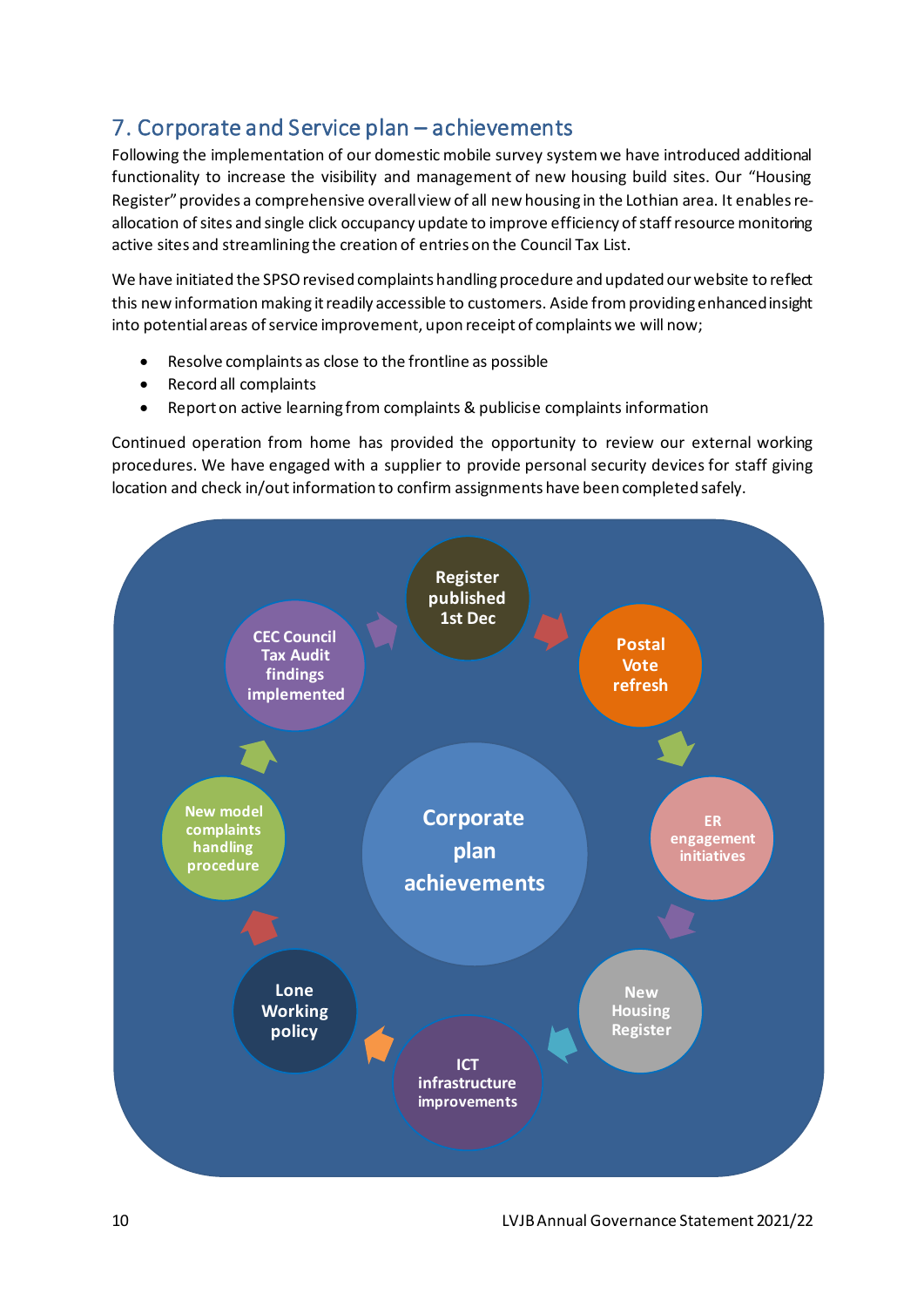#### <span id="page-10-0"></span>8. Corporate and Service plan – work in progress

LVJB recognises the importance of continually seeking to deliver improvements in organisational efficiency and performance. We acknowledge that the organisation must continue to challenge traditional ways of working and reflect on how well we function both internally and when engaging with stakeholders.

Below are ongoing activities aimed at supporting this process of improvement.